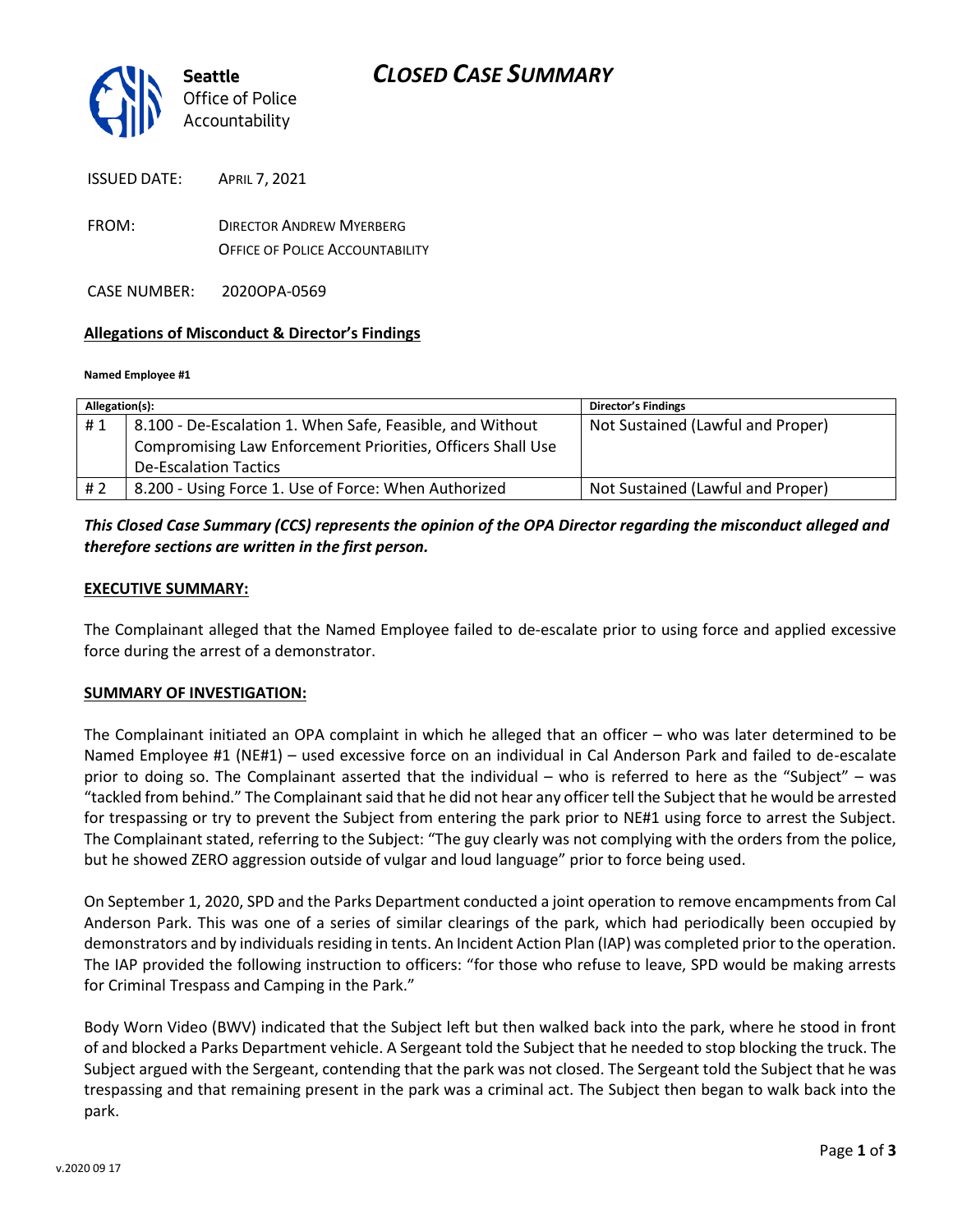## *CLOSED CASE SUMMARY*



OPA CASE NUMBER: 2020OPA-0569

At that point, NE#1 approached the Sergeant and the Subject. As NE#1 walked towards them, the Subject was walking into the park and could be heard saying: "Fuck this" and "I am not trespassing." NE#1 took hold of the Subject's backpack strap. He said: "you've been given a warning" and "you're now under arrest." While still holding the backpack strap, NE#1 grabbed onto the Subject's upper left arm with his other hand. He began to move the Subject's arm backwards and the Subject said: "let go of me." The Subject pulled away from him, continuing to yell: "let go of me."

NE#1 held onto the Subject and said twice: "get on the ground." NE#1's BWV recorded the sounds of a physical struggle but did not provide a view of what occurred given the closeness in proximity between NE#1 and the Subject at the time. The BWV from another officer – referred to here as Witness Officer #1 (WO#1) – did show what occurred. It showed that NE#1 pulled the Subject's arms back and, as he did so and as the Subject struggled against him, they both fell forward to the ground, landing on their knees. NE#1 again informed him that he was under arrest and said: "on the ground, all the way down." NE#1 pushed him flat onto the ground and continued trying to get the Subject's arms behind his back. WO#1 also tried to move the Subject's arms behind his back, but the Subject pulled away from WO#1. The Subject told the officers that they were hurting him. He denied that he was trespassing and said that he was going back into the park to meet a friend and get his things. NE#1 told him that he received a warning but that he still entered the park, justifying the arrest. Ultimately, the officers were able to handcuff the Subject.

#### **ANALYSIS AND CONCLUSIONS:**

### **Named Employee #1 - Allegation #1**

## *8.100 - De-Escalation 1. When Safe, Feasible, and Without Compromising Law Enforcement Priorities, Officers Shall Use De-Escalation Tactics*

When assessing NE#1's de-escalation, it is important to look at what he was aware of at the time he first made physical contact with the Subject. When NE#1 approached the Subject, he knew that the Subject had gotten a warning to leave the park and that the Subject was walking back into the park while stating that he was not trespassing. At that point, NE#1 believed, reasonably in OPA's opinion, that the Subject was purposefully refusing the order to exit the park and that there was probable cause to arrest him. In hindsight, OPA believes that it would have been optimal for NE#1 to try to gain voluntary compliance for at least an additional short period of time prior to making the decision to effectuate the arrest; however, OPA does not find that, under the circumstances of this case, the failure to do so violated policy.

Moreover, OPA notes that NE#1 initially did not use any reportable force on the Subject. He took hold of the Subject's backpack to stop him and the Subject then made the decision to pull away. Notably, at that time, the Subject knew that an officer was taking hold of him to prevent him from walking forward and had given him a lawful order to stop. The Subject's decision not to do so and to pull away from NE#1 was the catalyst for him being pulled down to the ground by NE#1. Had the Subject stopped as directed and as he was legally required to do whether or not he agreed with the basis for the detention, it is likely that no force would have been used other than that needed to handcuff him.

For these reasons, OPA recommends that this allegation be Not Sustained – Lawful and Proper.

#### Recommended Finding: **Not Sustained (Inconclusive)**